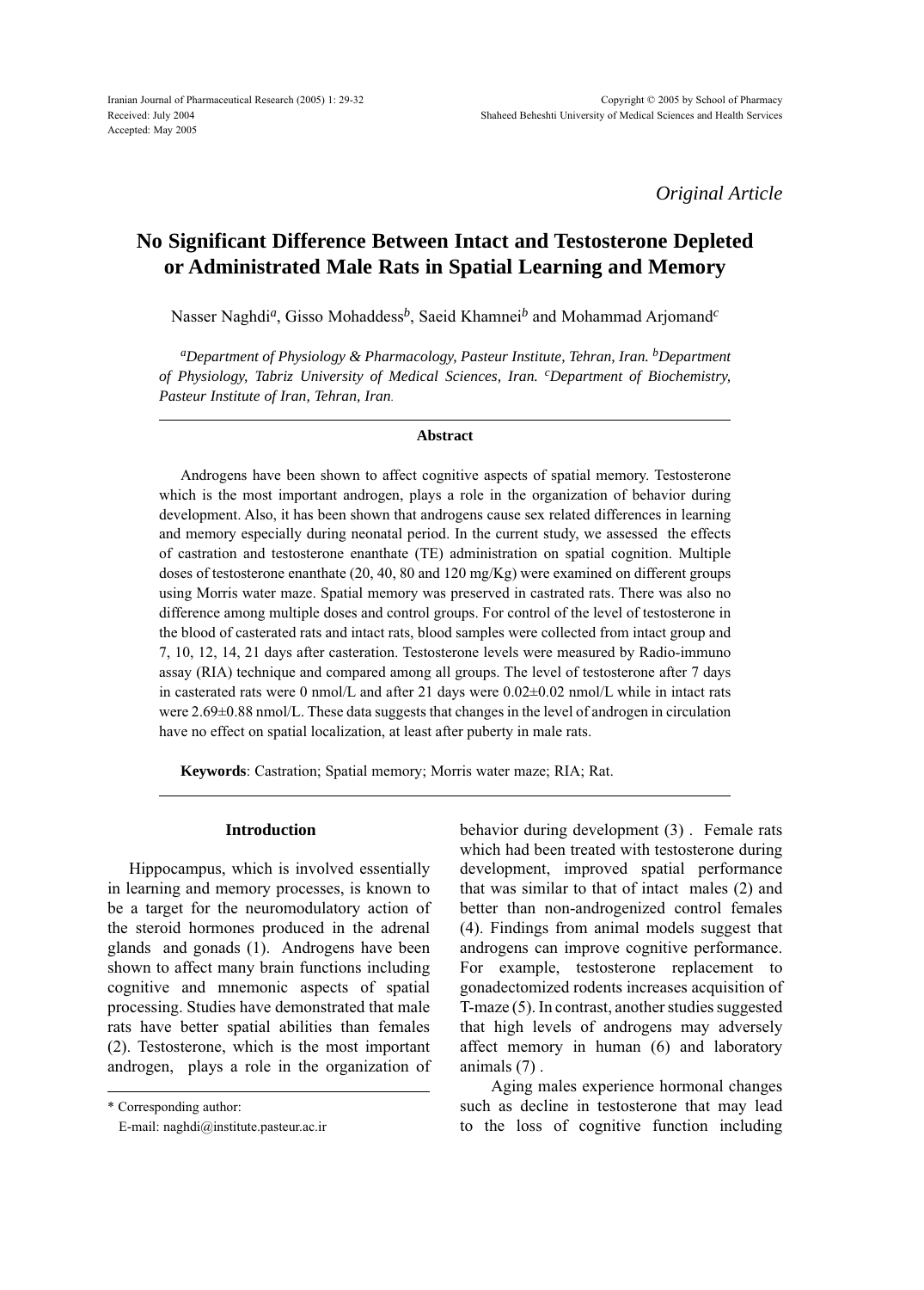memory and visual-spatial loss (8). Reports from human studies suggest that administration of pharmacological doses of exogenous testosterone by patch or intravenous infusion is associated with improved spatial memory in healthy older men (3), but an animal model revealed that testosterone administration did not reverse age-related spatial memory deficits in rats and impaired retention in middle-aged rats (7).

It has been shown that neonatal castration of male rats results in maze learning deficiency in adulthood which resembles that of the opposite sex (9 ). In addition, some studies of hormone manipulation during adulthood, gonadectomy in adult male rats was associated with acquisition deficits in a spatial learning task as compared to controls (2). Since the results of systemic testosterone is so controversial, we decided to examine the effects of castration and testosterone administration on spatial cognition in male rats.

# **Experimental**

#### *Subjects*

Adult male Wistar rats (220-250 gr) were individually housed in a temperature- and humidity-controlled room with food and water available ad libitum. They were maintained on a reverse light cycle, with lights off at 7:00. Fifty eight of animals (200-250 g) divided into 7 groups: (I) intact (n=8), (II) castrated (n=8), (III) DMSO (n=14) which received dimethylsulfoxide, the solvent of testosterone, (IV) to (VII) testosterone administered rats (i.p.) which received testosterone enanthate (TE) 35 minutes before each day training as following doses: 20 (n=7), 40 (n=7), 80 (n=7) and 120 (n=7) mg/Kg. Forty two other animals divided into 6 groups: one intact or control (n=7) group and 5 castrated groups. Blood samples were collected from intact group and 7, 10, 12, 14, 21 days after castration. Testosterone levels were measured by RIA technique and compared

among all groups. All experimental procedures were in accordance with the NIH Guide for the Care and Use of Laboratory Animals.

#### *Drugs*

Testosterone enanthate (Aburaihan Pharmaceutical Co., Iran) was dissolved in DMSO (10,11). Four groups of animals received different doses of testosterone (20, 40, 80 and 120 mg/kg). The vehicle group just received the solvent, dimethylsulfoxide (Merck, Germany). The intraperitoneal injection was performed 35 min prior to the first trial daily.

## *Behavioral Assessment*

The Morris task was performed in an water tank which was a circular black tub (Diameter: 136 cm, depth: 60 cm), filled with water (25 cm in depth) at a temperature of  $20 \pm 1$ °C. The platform, made of plexyglass, was submerged 1.5 cm beneath the surface of water. An infrared camera was mounted in the center above the circular pool. An infrared LED was attached to each rat as a probe so that the animal motion can be recorded and sent to the computer.Each animal was tested for 5 days. Four trials were applied daily and in each trial, the animal was placed at a different position in maze (north, south, east or west). The platform was hidden and submerged on the first four days but was on the surface and marked by aluminium foil on 5th day.

## *Castration*

All animals were anaesthetized with diethyl ether (Merck, Germany). A horizontal incision was performed in scrotum and the testies were tied off and removed with a cut distal to the ligature. Then, the incision was sutured and disinfected with povidine- iodine.

# *Testosterone Measurement*

Animals were deeply anaesthetized with diethyl ether and trunk blood was collected immediately after decapitation of the animal. All Samples were collected in the morning at 8:00. The serum obtained, was stored at -20ºC till

**Table1.** Serum testosterone level in castrated and intact animals (nmol/L).

| Group                                          | Intact          | Castrated $(7th$ Day) | Castrated $(12th$ Day) |
|------------------------------------------------|-----------------|-----------------------|------------------------|
| Serum Testosterone Level (Nmol/L)<br>Mean± SEM | $2.69 \pm 0.88$ | $0\pm 0$              | $0.02 \pm 0.02$        |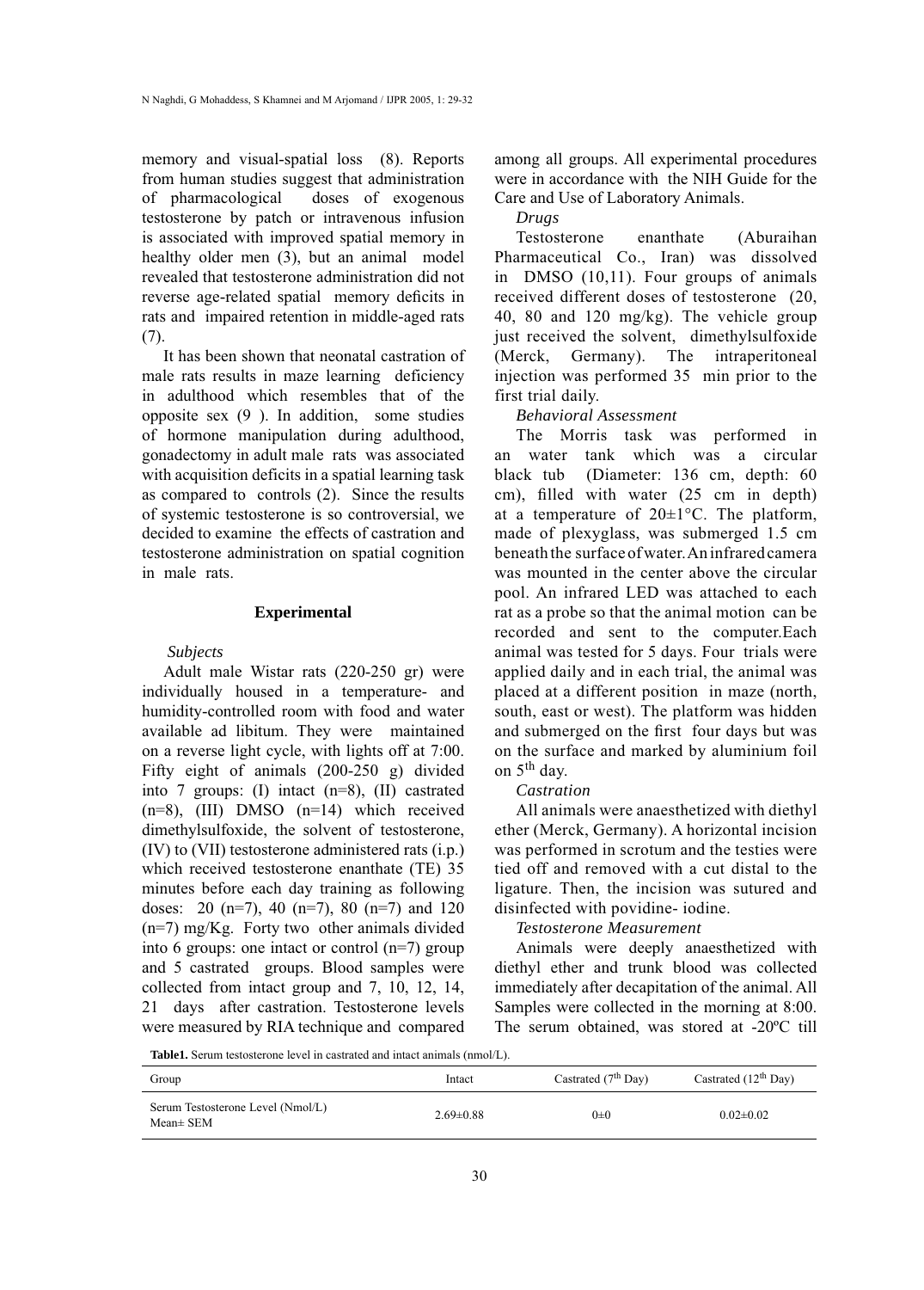hormonal assay by RIA technique. Testosterone RIA kit purchased from Spectria (Finland).

*Statistical Analysis* 

All data were initially subjected to a two-way ANOVA (dose-day interaction) followed by posthoc analysis, using Tukey's honestly significant difference for assessing differences between specific groups. Student's t-test was performed for comparing serum testosterone between two groups (intact and castrated). In all comparisons, P<0.05 was considered significant.

## **Results and Discussion**

Figure 1 is a dose-response curve of our results; in which response is average time spent to find the hidden platform on the first four days. Comparison of intact, castrated, DMSO and multiple dose groups on the first four days, in Fig.2. is represented. The results indicate that neither castration, nor multiple testosterone doses affected time latency (Fig. 2-A) or traveled distance (Fig. 2-B) to reach the hidden platform within first four days or daily. Moreover, the speed of different groups shows no significant differences (Fig. 2-C). Also, there are not any effects of either multiple doses of testosterone or testosterone depletion (castration) on motivation, motor activity and visual ability of animals related to the 5th day of study (data not shown).

Table 1 shows the level of serum testosterone measured for admission of castration and permanent deficiency of hormone after surgery. Our results indicate that there is no significant difference between intact and DMSO groups; so DMSO proves as a suitable vehicle for the present study. DMSO was also used as vehicle



**Figure 1.** Dose-response curve related to multiple doses of testosterone enanthate administration on escape latency (in seconds) within the first four days of trial. No statistically significant effects was observed with several doses.



**Figure 2.** Escape latency (A), traveled distance (B) and speed (C) within the first four days of trial in intact, castrated, control (DMSO) and multiple dose groups. There was no significant difference among all groups.

in other investigations (10,11). There are also no differences between sham operated group and casterated or testosterone administrated groups. The literature of androgen effects on spatial memory in adult animals and human is complex and contradictory. Some evidence suggests a positive correlation between testosterone and spatial ability (3, 12, 13, 14). In contrast, several reports indicates that chronic treatment with androgenic compounds has impaired spatial learning and retention of spatial information in young and middle-aged animals  $(7, 15)$  and humans  $(6, 16)$ . At the same time, many investigators observed no association between visuospatial ability with either endogenous or exogenous testosterone in adult male mammals (15, 17, 18). The results of our experiments are consistent with studies